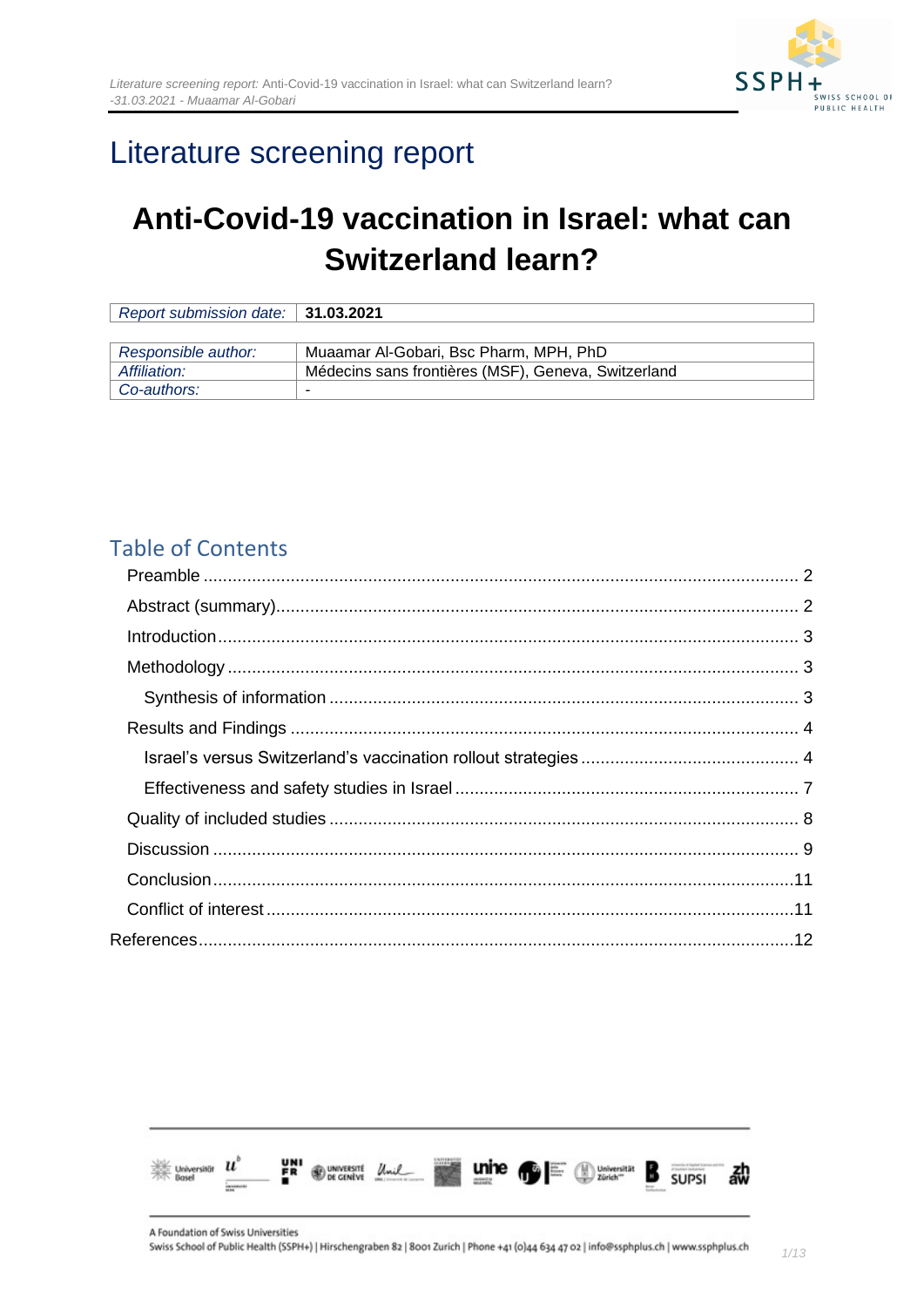

# <span id="page-1-0"></span>Preamble

A large number of scientific publications become available on a daily basis, reflecting the rapid development of knowledge and progress of science on COVID-19 related issues. Leading authorities should base decisions or policies on this knowledge; hence they need to master the actual state of this knowledge. Due to the large number of publications shared daily, decision makers heavily depend on accurate summaries of these publications, in the different public health domains. Therefore, the authors of this report were mandated by the Swiss School of Public Health plus (SSPH+), upon request of the Federal Office of Public Health (FOPH), to inform the FOPH on recent findings from the literature.

# <span id="page-1-1"></span>Abstract (summary)

Covid-19 outbreak necessitates rapid vaccination rollout strategies as a potential hope to quickly getting back to a 'normal' life. Israel is one of the nations who rushed to vaccinate it residents at great speed. We reviewed the current literature to understand the strategic factors and key elements that contributed to this successful Covid-19 vaccination rollout. We found that many components contributed to such success including, but not limited to, a generous vaccine purchase compared to the target population, an advanced electronic medical record and primary care system, a national emergency preparedness involving the defence forces and internal security agencies, measures to monitor and combat vaccine hesitancy as well as motivated political leaders.

To potentially learn from the Israeli experience, we put those elements in the Swiss context and compared both vaccination strategies in Israel and Switzerland where necessary. We also reviewed the available evidence (i.e., data from Israel) on the effectiveness of vaccines in real-world settings.

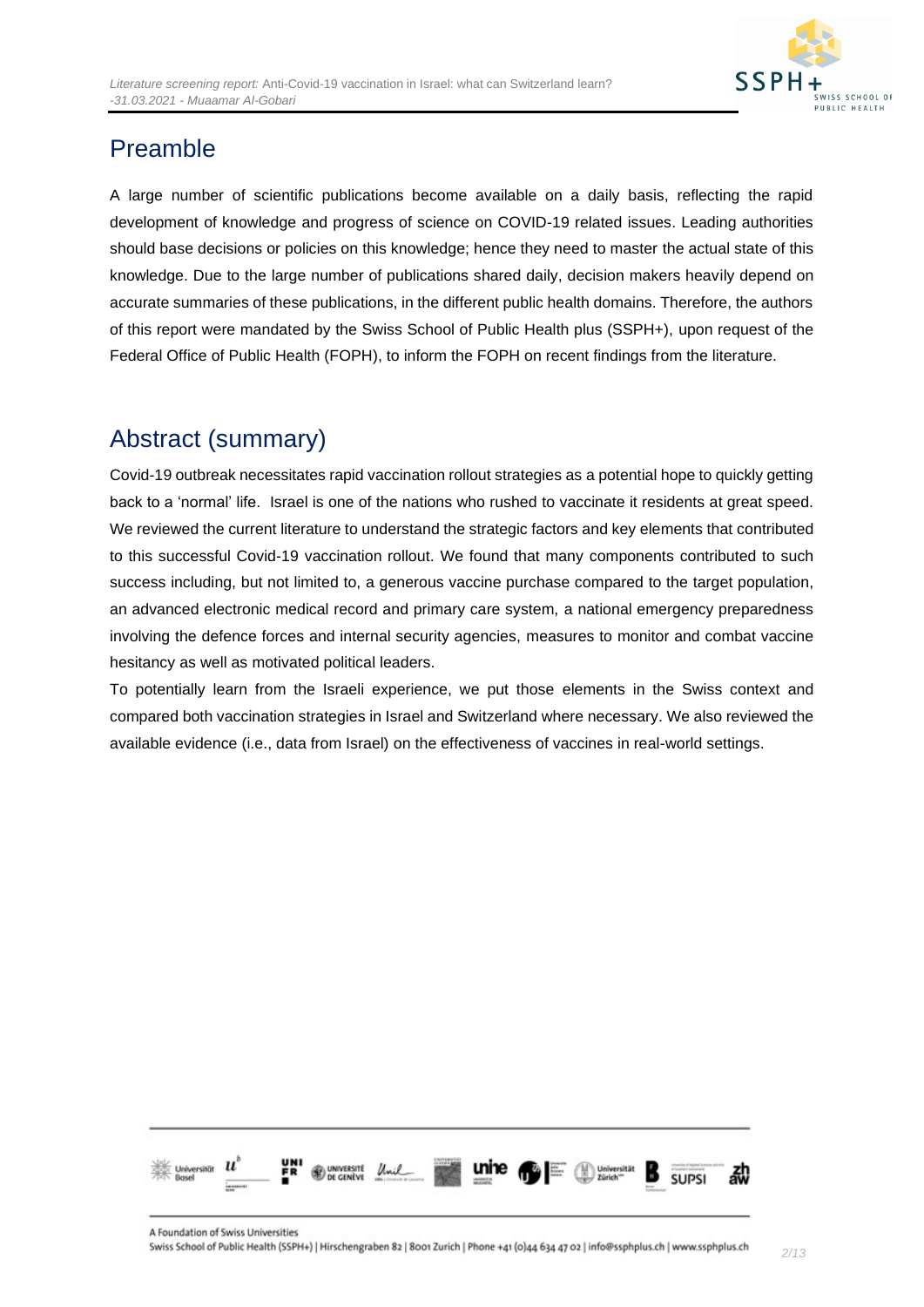

## <span id="page-2-0"></span>**Introduction**

Several nations started to inoculate anti-Covid-19 vaccines into their populations at varying speed and with different national strategies<sup>1</sup>. Among the top fast vaccination rollout strategies, Israel has been publicized as a model to follow in order to accelerate other nation's vaccination campaigns. Switzerland started the vaccination rollout on January  $4<sup>th</sup>$ , 2021, two weeks later after Israel who started on December 20<sup>th</sup>, 2020 (i.e., nearly 15 weeks have passed by the date of writing this report)  $2.3$ . It is noteworthy that Switzerland has almost a similar small population of 8.6 million people compared to 9.1 million in Israel <sup>4,5</sup>. However, at first sight and apart from population size, we might expect more differences than similarities between Israel and Switzerland due to socio-political differences between the two countries. Yet, Switzerland can potentially learn from Israel's experience to apply in its relatively slow rollout efforts. In this report, we reviewed the current literature to understand the strategic factors and key elements that contributed to the claimed success of Israel's anti-Covid-19 vaccination campaign. Such understanding would hopefully help in tailoring the strategies of countries who have already started the vaccination efforts or are still planning to do so. For practical reasons, we focused on the elements and components that Switzerland can use to accelerate and improve its current Covid-19 vaccination strategy. Moreover, we reviewed the available evidence on the effectiveness and safety of used Covid-19 vaccines (namely, the Pfizer-BioNTech COVID-19 vaccine (BNT162b2/COMIRNATY®) and Moderna COVID-19 vaccine/ mRNA-1273) in real-world settings in Israel (versus often strict inclusion/exclusion criteria in clinical trials).

# <span id="page-2-1"></span>Methodology

Please refer to the previous reports if needed. The current report screened published data as of March 31, 2021.

#### <span id="page-2-2"></span>Synthesis of information

We analysed the data based on the specific questions related to the vaccination rollout in Israel as per agreed protocol on March 11th, 2021.

<sup>5</sup> <https://www.cbs.gov.il/en/mediarelease/Pages/2019/Population-of-Israel-on-the-Eve-of-2020.aspx> (accessed on 30.03.2021).



<sup>1</sup> <https://ourworldindata.org/covid-vaccinations> (accessed on 30.03.2021).

<sup>2</sup> [https://www.bag.admin.ch/bag/en/home/krankheiten/ausbrueche-epidemien-pandemien/aktuelle-ausbrueche-epidemien/novel-](https://www.bag.admin.ch/bag/en/home/krankheiten/ausbrueche-epidemien-pandemien/aktuelle-ausbrueche-epidemien/novel-cov/impfen.html#-1397465140)

[cov/impfen.html#-1397465140](https://www.bag.admin.ch/bag/en/home/krankheiten/ausbrueche-epidemien-pandemien/aktuelle-ausbrueche-epidemien/novel-cov/impfen.html#-1397465140) (accessed on 17.03.2021)

<sup>3</sup> <https://www.timesofisrael.com/israel-has-spent-788m-on-vaccines-could-double-that-in-future-health-ministry/> (accessed on 18.03.2021). <sup>4</sup> <https://www.bfs.admin.ch/bfs/en/home/statistics/population.html> (accessed on 30.03.2021).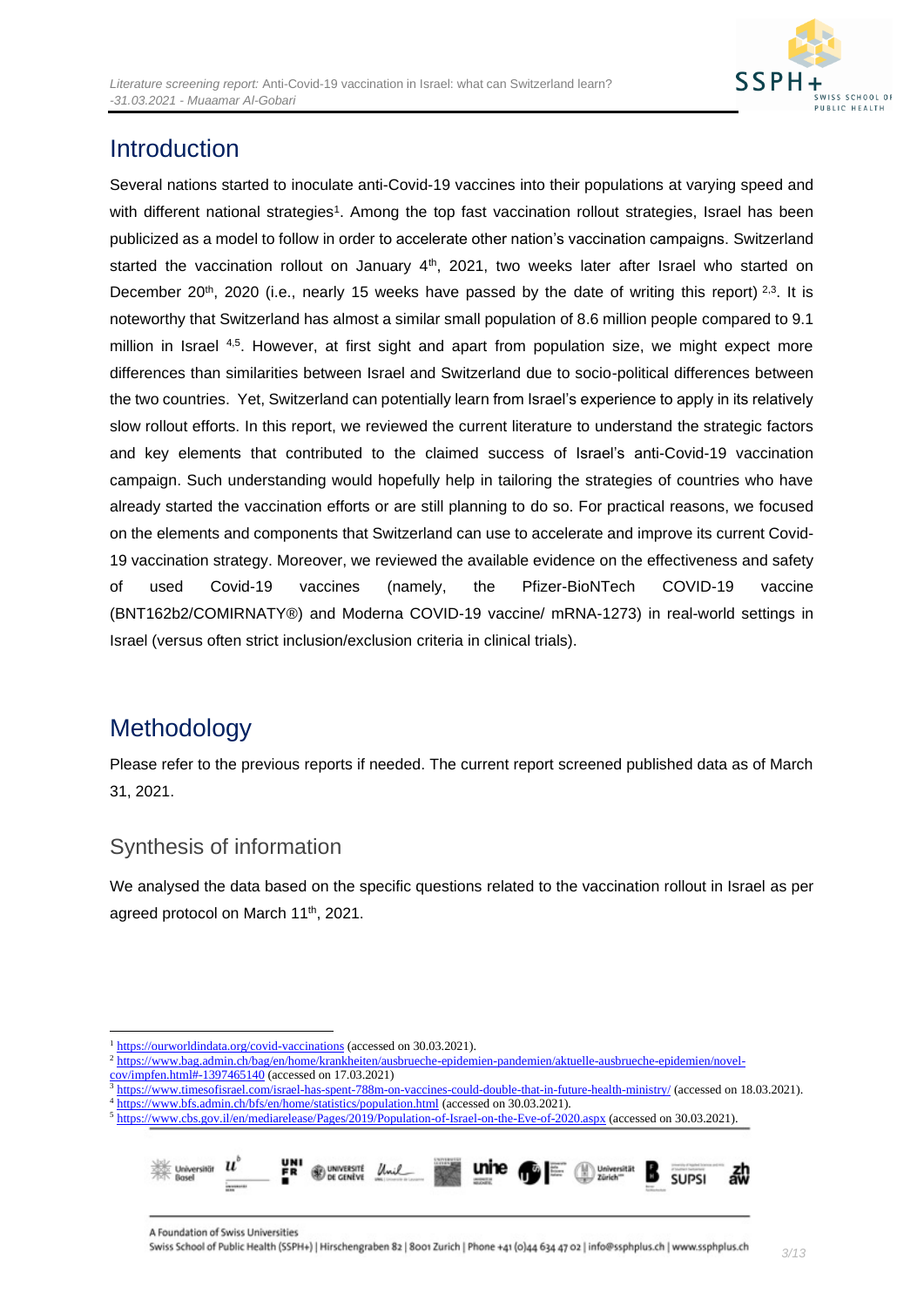

# <span id="page-3-0"></span>Results and Findings

#### <span id="page-3-1"></span>Israel's versus Switzerland's vaccination rollout strategies

Several elements or factors contributed to the rapid vaccination rollout in Israel despite the surge of SARS-CoV-2 infections at the early phase of the vaccination campaign<sup>6</sup>.

Israel has a parliamentary system<sup>7</sup> with a centralized government headed by the prime minister as compared to Switzerland as a federal system with three political levels sharing power (namely, the Confederation, the 26 Cantons and over 2,250 Communes)<sup>8</sup>. Not only such differences have an impact on who is responsible for Covid-19 vaccines procurement and distribution but also on the time needed to reach consensus or shared decisions among the executive power holders. Indeed, a key element that contributed to the success of vaccination rollout in Israel is the fact that the Israeli government ensured the supply of vaccines and nation-wide delivery mechanisms to its residents. Unlike Switzerland, the Israel's government is responsible for vaccine procurement or purchase, storage, supply, and distribution to the target population. In Switzerland, the federal government shouldered the responsibility of cantons to inject the vaccine into the arms of people while keeping the burden of purchase and supply. The delivery strategies, hence, become the main task of the 26 Swiss cantons, which may even vary from canton to canton depending on their capacity and available resources. Having a younger population than Switzerland, Israel has established an initially age-specific criteria including those aged 60+ years old and those with chronic conditions besides medical staff who comes in contact with patients compared to similar but stricter criteria in Switzerland involving those 75 years old and over, those with chronic conditions of the highest risk, and long-care home residents and their staff <sup>9</sup>. Unlike Switzerland, Israel has already been including other subpopulations such as high school students (16 years and over), 40 years old and over, hospitalized patients (e.g., psychiatric hospitals) and immunocompromised patients and their caregivers. In fact, Israel has reached 60.4% vaccination rate compared to approximately 10% in Switzerland which lags behind a bunch of countries but approximates its neighbours (e.g., France, Germany, and Italy) as of March 30, 2021 (see figure below).

<sup>9</sup> [https://www.bag.admin.ch/bag/en/home/krankheiten/ausbrueche-epidemien-pandemien/aktuelle-ausbrueche-epidemien/novel](https://www.bag.admin.ch/bag/en/home/krankheiten/ausbrueche-epidemien-pandemien/aktuelle-ausbrueche-epidemien/novel-cov/impfen.html)[cov/impfen.html](https://www.bag.admin.ch/bag/en/home/krankheiten/ausbrueche-epidemien-pandemien/aktuelle-ausbrueche-epidemien/novel-cov/impfen.html) (accessed on 31.03.2021).



<sup>6</sup> <sup>6</sup> <https://data.gov.il/dataset/covid-19> (accessed on 18.03.2021).

<sup>7</sup> <https://mfa.gov.il/mfa/aboutisrael/state/pages/the%20state-%20political%20structure.aspx> (accessed on 31.03.2021).

<sup>8</sup> <https://www.eda.admin.ch/aboutswitzerland/en/home/politik/uebersicht/politisches-system-der-schweiz---fakten-und-zahlen.html> (accessed on 30.03.2021).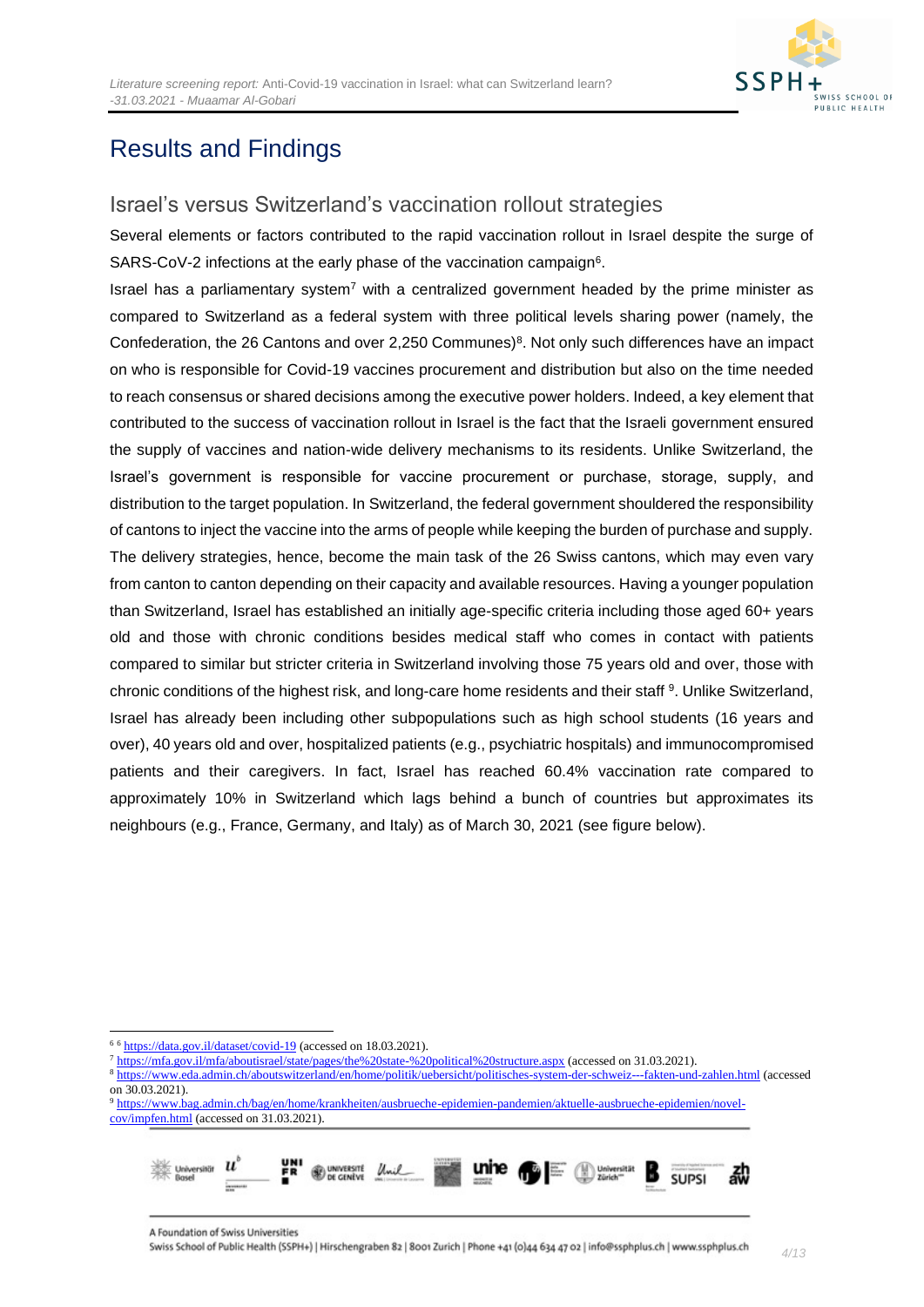





Although Switzerland has used a single unified strategy, the delivery mechanisms still rely on tertiary care hospitals that have naturally limited capacity with some variability from Canton to Canton<sup>10</sup>. On the contrary, Israel has involved the primary care practitioners and well-trained community nurses to inoculate the target population via four national healthcare services/plans<sup>11</sup>. The vaccination of residents living in long-term care homes was allocated to a national emergency medical, disaster, ambulance, and blood bank service organization<sup>12</sup>. The Swiss Cantons have not initiated such delivery mechanism to vaccinate those residing in retirement or care homes [called, Alters-und Pflegeheim or Centre médicosocial (CMS) in German and French respectively].

The identification of chronic care patients was relatively easy for Israel's residents who belong to any healthcare plan services, which provide care in normal times and is responsible to deliver the Covid-19 vaccines to their members; such identification in Switzerland is less practical and patients – those under 75 years old- are asked to visit a doctor for a medical certificate before getting vaccinated<sup>13</sup>.

<sup>&</sup>lt;sup>13</sup> <https://www.maccabi4u.co.il/1835-he/Maccabi.aspx> (Accessed on 17 March 2021)



<sup>10</sup><https://www.covid19.admin.ch/en/epidemiologic/vacc-doses?vaccRel=abs&geoView=table> (accessed on 31.03.2021).

<sup>&</sup>lt;sup>11</sup> [https://en.wikipedia.org/wiki/Healthcare\\_in\\_Israel](https://en.wikipedia.org/wiki/Healthcare_in_Israel) (accessed on 17 March 2021)

<sup>&</sup>lt;sup>12</sup> <https://www.mdais.org/en> (accessed on 17 March 2021).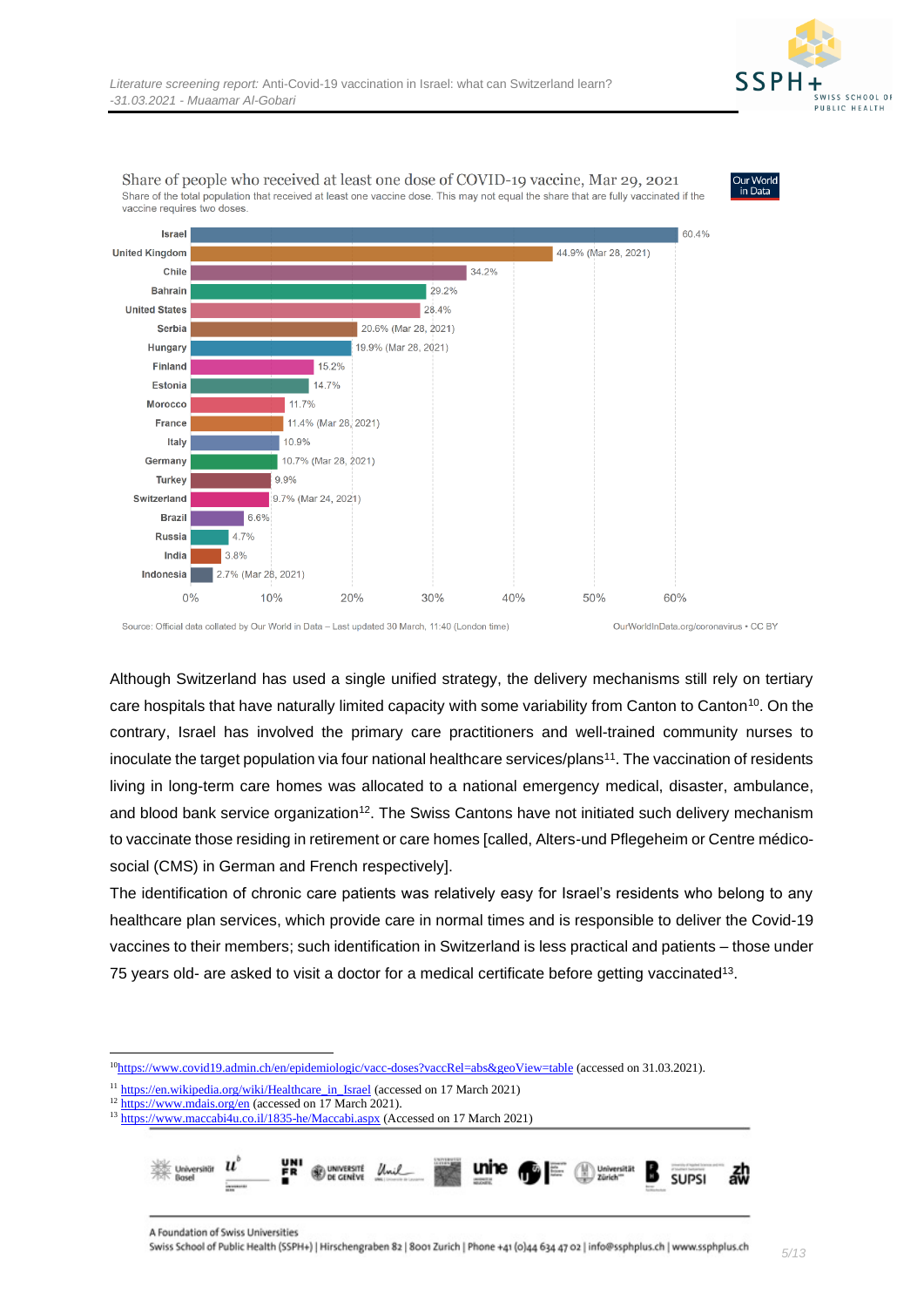

Like many countries, there exist disadvantaged communities and particular groups that might be more reluctant to Covid-19 vaccines.

Israel has addressed and monitored vaccine uptake in such communities (e.g., ultra-orthodox Haredi Jews or Arab Israelis)<sup>14</sup> where a stagnation<sup>15</sup> was observed. For this purpose, several strategies have been adopted to combat vaccine hesitancy:

- Strong media coverage (e.g., videos of people queuing up to get vaccinated).
- Recruitment of religious leaders of particular groups.
- Vaccination of family doctors of those who care often of minority groups- for giving a role model - and asking them to call their patients to get vaccinated.
- Vaccination of influential figures in the community and use of culturally appropriate messages.
- Vaccination sites visits by government leaders including the prime minister.
- Availability of various ways to book an appointment (websites of healthcare providers, mobile phone apps, and call centers).
- Combatting the rumors and anti-Vax sentiments in the social media, knowing that the internal security agencies are actively involved in the campaign.
- Use of mockery [and potentially stigmatization] against anti-vaxxers and vaccine-reluctant groups<sup>16</sup>.
- Providing incentives<sup>17</sup> (e.g., free food at vaccination sites) to young people.
- Support to effectiveness studies as people doubted the efficacy of vaccines due to a surge in infections which coincided with the vaccination campaign [1].

Of note, vaccine acceptance rate (78.1%) among doctors and nurses was relatively high in Israel, compared to some other countries [2].

Due to the geopolitical circumstances, its continuous expansion over Palestinian territories<sup>18</sup>, and the security threats it faces, Israel had set up an emergency response system and established a national emergency management authority<sup>19,20</sup> that - at the strong willingness of the government - helped the country to procure and deliver quickly the Covid-19 vaccines into the arms of its residents.

To sum up, we presented in the table below the key mechanisms used in Israel that contributed to its successful vaccination campaign.

https://www.timesofisrael.com/officials-concerned-by-low-vaccination-rate-among-arab-israelis/] (accessed on 17.03.2021).

<sup>15</sup> <https://www.timesofisrael.com/israels-vaccination-stagnation-why-weve-caught-it-how-to-cure-it/> (accessed on 17.01.2021).

<sup>16</sup> <https://www.timesofisrael.com/israels-vaccination-stagnation-why-weve-caught-it-how-to-cure-it/> (accessed on 18.03.2021). <sup>17</sup> <https://www.reuters.com/article/us-health-coronavirus-israel-vaccination-idUSKBN2AG21N> (accessed on 31.03.2021).

- <sup>18</sup> <https://www.un.org/press/en/2020/gapal1432.doc.htm> (acccessed on 31.03.2021).
- <sup>19</sup> [https://knesset.gov.il/lexicon/eng/DeclaringStateEmergency\\_eng.htm](https://knesset.gov.il/lexicon/eng/DeclaringStateEmergency_eng.htm) (accessed on 31.03.2021).

<sup>20</sup> <https://english.mod.gov.il/Departments/Pages/NationalEmergencyManagementAuthority.aspx> (accessed on 31.03.2021).



<sup>&</sup>lt;sup>14</sup> Boxerman A. Officials concerned by low vaccination rate among Arab Israelis: Times of Israel; 2020 [Available from: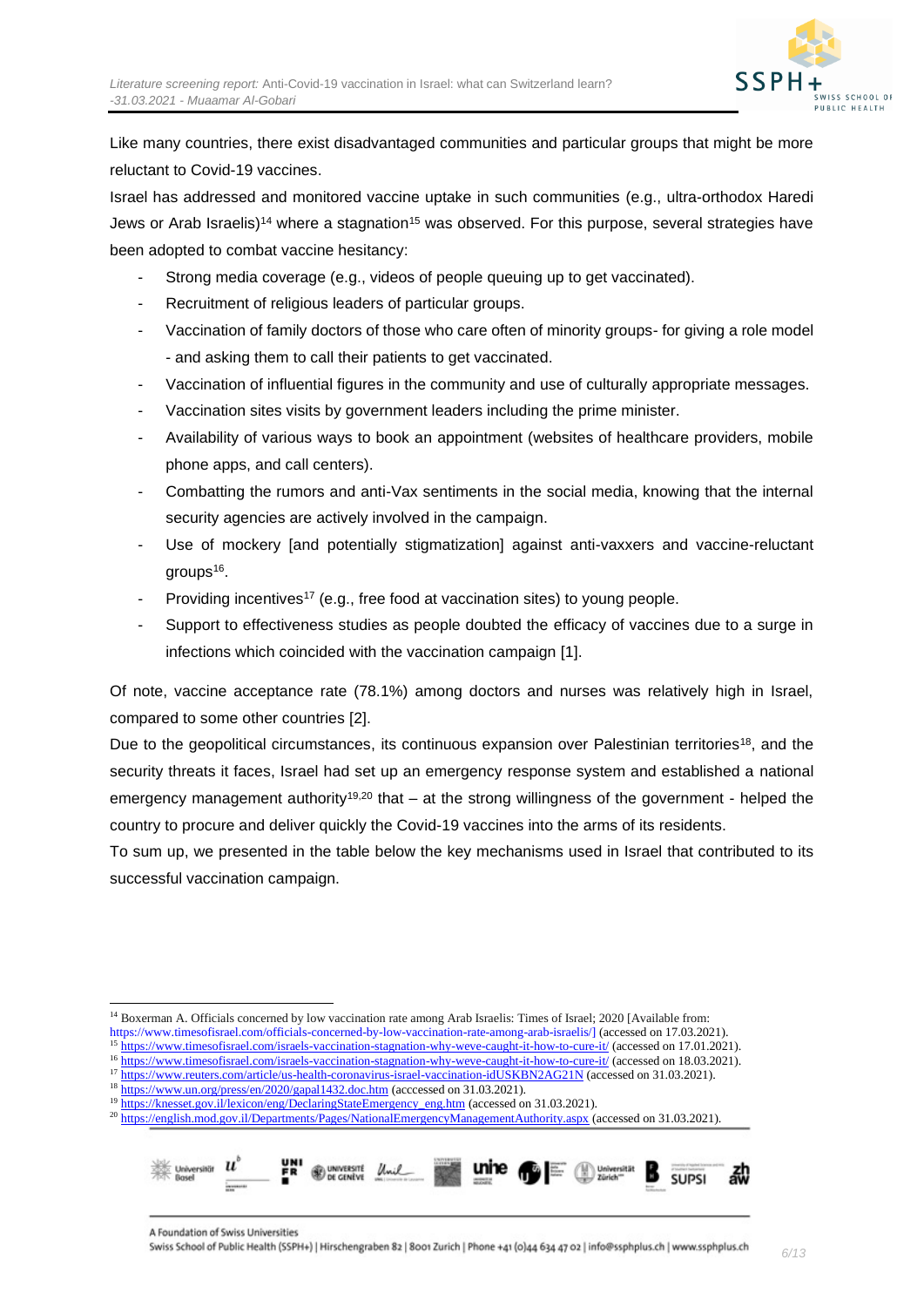

| Key elements of the anti-Covid-19 vaccination in Israel                                                                                                                                                     |
|-------------------------------------------------------------------------------------------------------------------------------------------------------------------------------------------------------------|
| Generous vaccine purchase and mutual agreements with vaccine manufacturers<br>$\circ$                                                                                                                       |
| Ensured supply (but with an overpayment)                                                                                                                                                                    |
| Close collaboration with pharmaceutical companies (e.g., Pfizer-Israel<br>٠                                                                                                                                 |
| epidemiological data share agreement)                                                                                                                                                                       |
| Broad eligibility to get vaccinated and multiple delivery mechanisms<br>$\circ$                                                                                                                             |
| 60 years old and over (numerous vaccination sites)<br>٠                                                                                                                                                     |
| Chronic care patients (identified by care providers who are also charged<br>٠<br>of vaccines administration).                                                                                               |
| Long-term care residents (vaccinated by a unique emergency medical<br>٠<br>organization <sup>21</sup> )                                                                                                     |
| Current eligibility extended to other subpopulations such as high<br>$\bullet$<br>school students (16 years old and over), immunocompromised<br>patients and their caregivers, and those 40 years and over. |
| Intensive anti-vaccine hesitancy strategies<br>$\circ$                                                                                                                                                      |
| Enthusiastic involvement of political leaders.                                                                                                                                                              |
| Participation of family doctors, intellectual figures, religious leaders as role<br>٠<br>models.                                                                                                            |
| Media coverage or positive propaganda and combatting rumors, myths<br>٠<br>and anti-Vax sentiments.                                                                                                         |
| Provide incentives (e.g., free food on the spot).<br>٠                                                                                                                                                      |
| Other strategies are cited in the text.<br>٠                                                                                                                                                                |
| National emergency preparedness<br>$\circ$                                                                                                                                                                  |
| Actors have sense of urgency.<br>٠                                                                                                                                                                          |
| Involvement of the defence forces and internal security agencies<br>٠                                                                                                                                       |

#### <span id="page-6-0"></span>Effectiveness and safety studies in Israel

As some nations, Israel has rushed to vaccinate its residents at great speed which created an opportunity to have a picture of the effectiveness and safety (e.g., rare adverse events) of currently marketed vaccines in real-world settings. Indeed, preliminary results showed that the impact of vaccination has started to be associated with less new infections and fewer hospitalizations<sup>2223</sup>, compared with an increase of SARS-CoV-2 infections and hospitalizations in Switzerland<sup>24</sup>.

Several studies [1, 3-17] showed that Pfizer-BioNTech COVID-19 vaccine (BNT162b2) was effective in the Israeli population. Of those, a large-scale observational study [13] of 596,618 vaccinated individuals showed an estimated effectiveness of 94% for symptomatic Covid-19 at 7 days or more after the second dose, similar to the phase III clinical trial [18]. Single dose showed Moreover, two studies [9, 10] reported a reduction of the viral load in infected individuals that would have probably curbed the virus transmission. Interestingly, one study [3] showed no efficacy (before 3 weeks) of a single dose of BNT162b2 in disagreement to a study [4] that showed an efficacy of 51% (13-24 days follow-up) and

 $^{24}$  <https://www.covid19.admin.ch/en/overview> (accessed on 31.03.2021).



<sup>&</sup>lt;sup>21</sup> <https://www.mdais.org/en> (accessed on 31.03.2021).

<sup>&</sup>lt;sup>22</sup> <https://ourworldindata.org/vaccination-israel-impact> (accessed on 31.03.2021).

<sup>23</sup> <https://www.ft.com/content/733a49ca-49ed-49d7-811a-14d935813041> (accessed on 31.03.2021).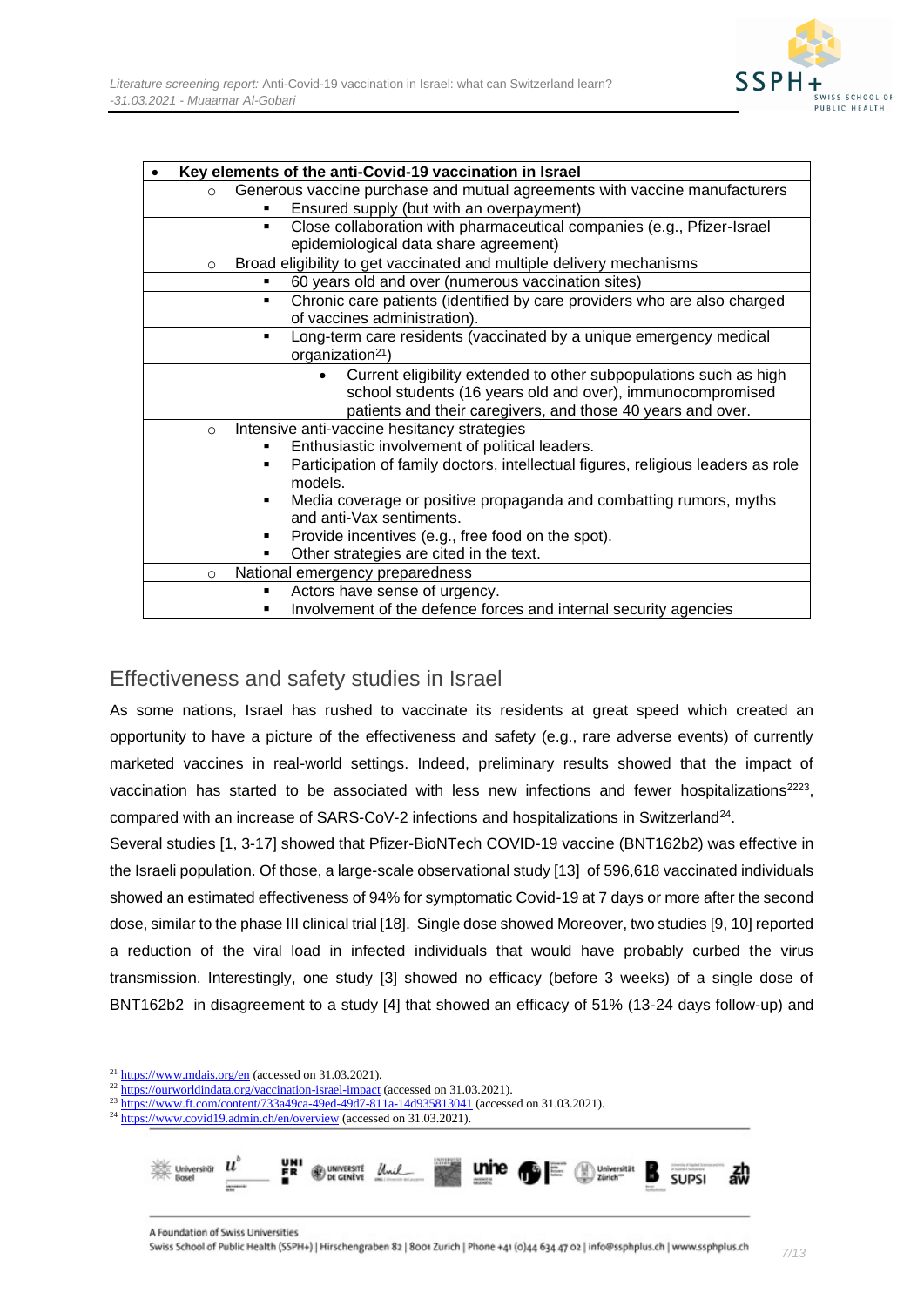

another [13] of 57% (14-20 days follow-up). Re-analysis and modeling of the same Israeli data from the study of Chodick et al. [4] resulted in 90% efficacy at day 21 [6].

Of note, as per the manufacturer instructions, the vaccination information data $25$  in the Israeli ministry of health insists on a second dose of the Pfizer-BioNTech COVID-19 vaccine (BNT162b2/COMIRNATY®) to obtain a maximal protection.

Another study [11] in Israel reported initial trend of benefits of vaccination by comparing the timing and outcomes in vaccinated versus unvaccinated cities. Unexpectedly, no major safety data from Israel have been published so far, given the fact that there are some data from Switzerland where 597 reports of suspected adverse reactions reported by patients and doctors, including cases of 177 (29.6%) that were classified as serious and were fever (24), shortness of breath (18), COVID-19 disease (14), vomiting (11), hypersensitivity/anaphylactic reactions (19), headache/migraine (11) and reactivation of shingles (8).

Interestingly, a study [19] of 4,081 vaccinated healthcare workers in Israel observed a laboratoryconfirmed Covid-19 infection among 22 (0.54%) of them. The study authors warn doctors to test patients if they developed Covid-19 related symptoms and not to ignore or consider such signs or symptoms as vaccine-related side effects.

# <span id="page-7-0"></span>Quality of included studies

Most currently published evidence from real-world settings in Israel is not peer-reviewed (e.g., those preprinted in MedRixiv). Hence, this precludes us from evaluating the quality of the included studies. However, the quality of some peer-reviewed studies is good enough that accounted for selection bias and potential confounding factors as the study by Dagan et al. [13]. We intend to further evaluate the quality of such studies using reporting guidelines such as STROBE [20] once more evidence becomes available.

<sup>25</sup> <https://govextra.gov.il/ministry-of-health/covid19-vaccine/en-covid19-vaccination-information> (accessed on 18 March 2021).

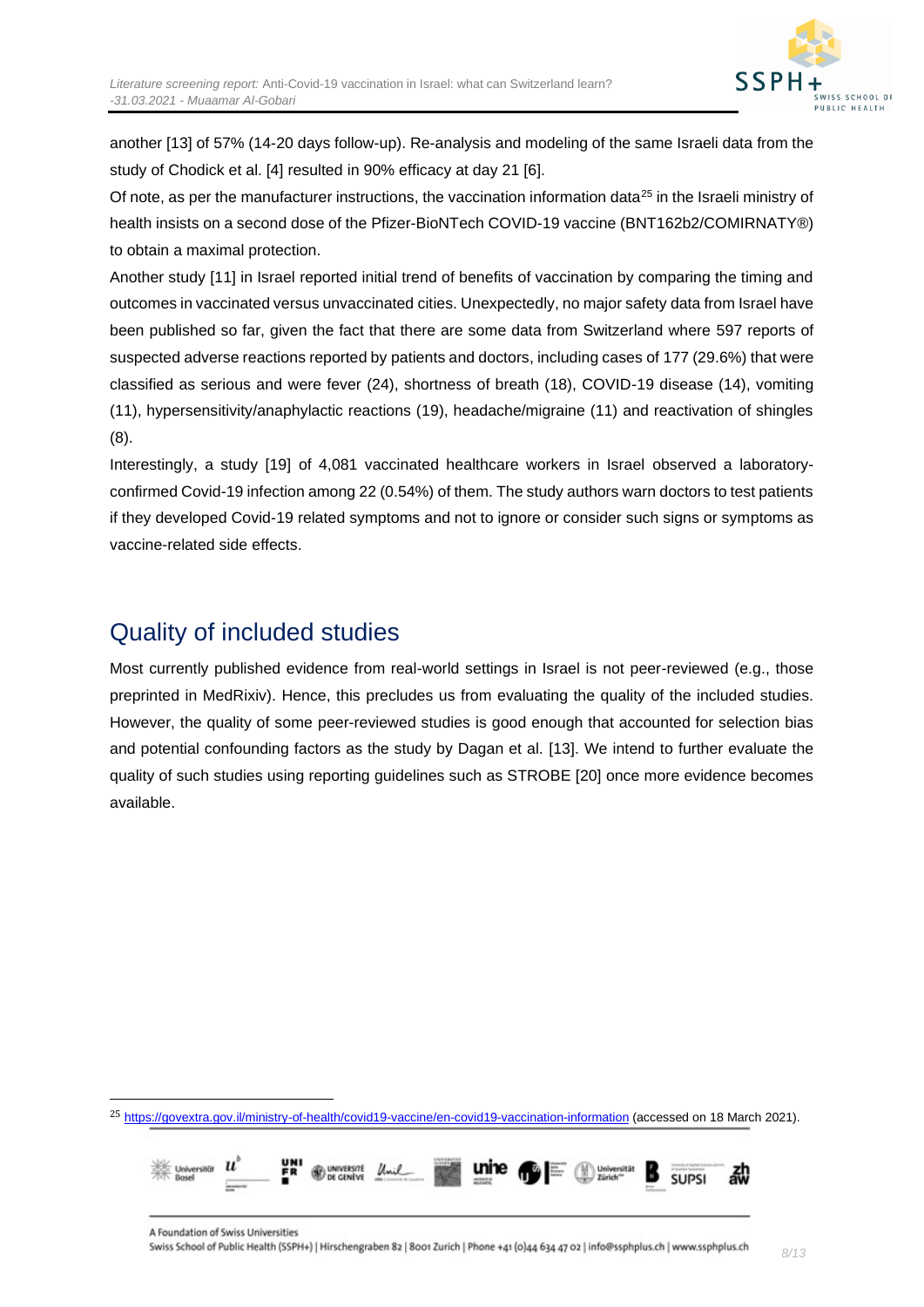

## <span id="page-8-0"></span>**Discussion**

Despite only two-week anti-Covid-19 vaccination timing difference between Israel and Switzerland, Israel has surpassed any other country in terms of the number of doses per capita administered where 60.4% of its residents are immunized versus approximately 10% of the Swiss population, as of March 31, 2021. Epidemiologists claim that 60 – 70% of the population gaining immunity whether by vaccination or natural infection might be necessary to achieve herd immunity but several reasons (e.g., vaccine hesitancy, the emergence of new variants and the delayed arrival of vaccinations for children<sup>26</sup>) preclude such long-waiting 'event' to occur rapidly [21].

While Israel is at least maintaining its vaccination at great speed, Switzerland had to further slow down its pace due to supply issues<sup>27</sup>. Although the vaccine procurement is an essential step in any vaccination rollout strategy, it has been reported that the supply is not the main reason behind a slow vaccination rollout as the case of Canada [22]. Indeed, effective delivery mechanisms remain the key element as part of the lessons learned from the Covid-19 vaccination rollout in Israel. To vaccinate the long-term care home residents, Israel resorted to an emergency organization<sup>28</sup> that was able to act quickly and effectively. According to our knowledge, there is no similar entity in Switzerland. However, there are homecare institutions<sup>2930</sup>, which often care for elderly people, that might be mobilized or at least prepared in case of future outbreaks.

Instead of heavily depending on tertiary-care hospitals, Switzerland might involve community' physicians or general practitioners (GPs) in the vaccination efforts while, of course, planning for supply and costs arrangements. Currently, chronic care patients, those under 75 years old, need to a get a medical certificate before getting vaccinated. Such request may be seen as an obstacle and a potential reason for vaccine reluctance. Notably, the insurance compagnies possess what we call claims data that might be helpful to tailor the vaccination strategy to this subpopulation, even though diagnoses are not routinely collected by insurers but given the fact that medications are usually used as proxy to identify those patients [23, 24]. Therefore, the healthcare insurers -backed by the Federal Office of Public health (FOPH)- might be involved in the vaccination efforts transmitting to those patients key messages related to the fact that 'vaccination is free, effective and safe' to encourage them to get vaccinated.

Of note, Switzerland has been using a modest but effective Covid-19 testing and screening centres. If such facilities are used in the vaccination rollout, we can improve and accelerate the vaccine uptake very quickly.

 $28 \frac{\text{https://www.mdais.org/en}}{\text{https://www.mdais.org/en}}$  $28 \frac{\text{https://www.mdais.org/en}}{\text{https://www.mdais.org/en}}$  $28 \frac{\text{https://www.mdais.org/en}}{\text{https://www.mdais.org/en}}$  (accessed on 31.03.2021).

 $30 \frac{\text{https://www.imad-ge.ch/}}{\text{https://www.imad-ge.ch/}}$  $30 \frac{\text{https://www.imad-ge.ch/}}{\text{https://www.imad-ge.ch/}}$  $30 \frac{\text{https://www.imad-ge.ch/}}{\text{https://www.imad-ge.ch/}}$  (accessed on 31.03.2021).



<sup>26</sup> <https://covid19-projections.com/path-to-herd-immunity/> (accessed on 31.03.2021).

<sup>27</sup> [https://www.bag.admin.ch/bag/en/home/krankheiten/ausbrueche-epidemien-pandemien/aktuelle-ausbrueche-epidemien/novel](https://www.bag.admin.ch/bag/en/home/krankheiten/ausbrueche-epidemien-pandemien/aktuelle-ausbrueche-epidemien/novel-cov/impfen.html#1210867030)[cov/impfen.html#1210867030](https://www.bag.admin.ch/bag/en/home/krankheiten/ausbrueche-epidemien-pandemien/aktuelle-ausbrueche-epidemien/novel-cov/impfen.html#1210867030) (accessed on 17.03.2021).

<sup>&</sup>lt;sup>29</sup> [http://www.avasad.ch/jcms/m\\_7371/fr/accueil](http://www.avasad.ch/jcms/m_7371/fr/accueil) (accessed on 31.03.2021).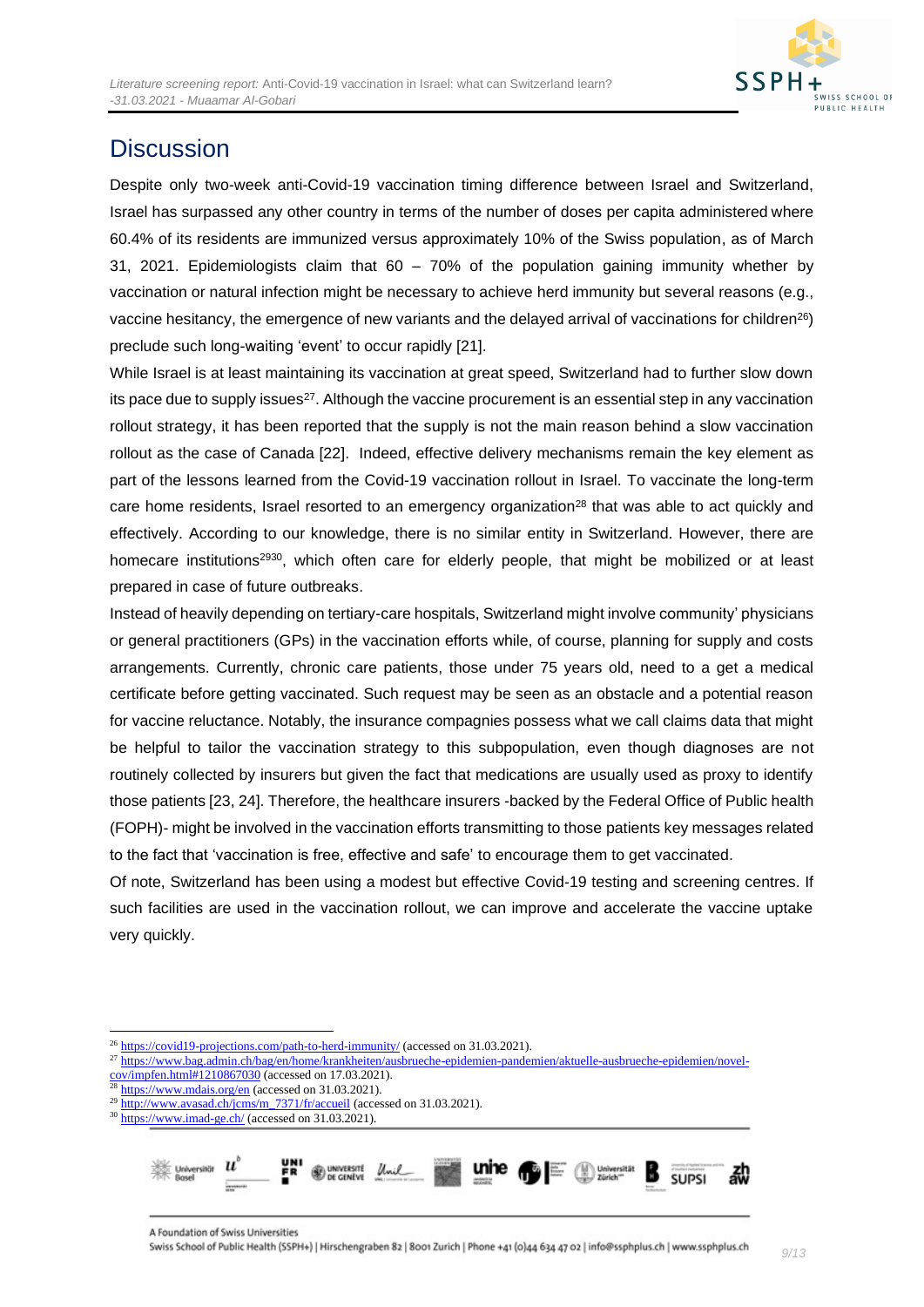

Switzerland (at least some cantons such as Neuchâtel<sup>31</sup>) has used the armed forces as part of the emergency response to Covid-19 crises; their use in the vaccination campaign may perhaps help speeding the vaccination rollout efforts.

Data from Israel have shown a strong drop in SARS-CoV-2 infections, hospitalizations, and mortality [1, 12-16]. However, it is not excluded that the impact of vaccination has been confounded with the strict lockdown imposed in Israel in January 2021, which was relaxed early March. This might explain the differences in estimations of the effectiveness of vaccines under study. Moreover, the reported increase in the incidence of Covid-19 cases by roughly  $35\%$  in the general population $32$  and the ease of protective measures (e.g., social distancing) by the vaccinee population may have underestimated the effectiveness of the used vaccines.

Despite the apparent success of the Israeli vaccination rollout, there are several caveats and ethical issues of which we mentioned below some. First, the ensured supply of vaccines was reportedly due to overpayment and data-sharing deals<sup>33</sup>. The costs<sup>34</sup> were initially undisclosed to the public and hence it will take time to evaluate the impact on the economy or any cost-benefit analysis. The data sharing with drug manufacturing compagnies poses ethical problems and needs further investigation.

Second, the vaccination campaign, according to experts $35$ , should be extended to the other occupied Palestinian's regions and territories (e.g., the West bank) or even Gaza strip [25, 26], given the fact that the probability to get covid-19 vaccine is 60 times more in Israel than Palestine<sup>36</sup>.

Third, despite the shortage of nurses exist beyond the Covid-19 crisis, nurses were still moved from caring to chronic patients to be involved in the vaccination rollout efforts. Such tasks shift would not be without harm but how much this influences the health system needs to be evaluated.

Fourth, while the administration of vaccines by unusual health staff after a rapid law amendment (e.g., medics and paramedics) can be viewed as a simple proof of the urgency response, such step would be important to investigate further by interested researchers.

Fifth, the vaccination of people who do not meet the time-being criteria has probably inflated the number of doses per capita administered, however, it was part of a strategy to recruit more people who are reluctant to get vaccinated or sometimes to avoid the disposal of unused doses $37$ .

Sixth, ineligible children (aged 12 to 15 years old) were vaccinated despite the absence of efficacy and safety data in such population<sup>38</sup>. Whether this was part of the Pfizer-Israel agreement or not is still

<sup>32</sup> <https://data.gov.il/dataset/covid-19> (accessed on 18.03.2021).

<sup>&</sup>lt;sup>38</sup> <https://www.theguardian.com/society/2021/mar/10/israel-says-600-children-given-covid-jab-had-no-serious-side-effects> (accessed on 16 March 2021).



<sup>31</sup> <https://www.ne.ch/medias/Pages/20200503-appui-armee-ems.aspx> (accessed on 18 March 2021).

<sup>&</sup>lt;sup>33</sup> <https://www.bloomberg.com/opinion/articles/2021-01-25/covid-19-vaccine-inequality-is-about-data-not-just-doses> (accessed on 18 March 2021).

<sup>&</sup>lt;sup>34</sup> <https://www.timesofisrael.com/israel-has-spent-788m-on-vaccines-could-double-that-in-future-health-ministry/> (accessed on 18 March 2021).

<sup>35</sup> <https://www.theguardian.com/world/2021/mar/03/denmark-under-pressure-to-drop-plans-to-work-with-israel-on-vaccines> (accessed on 17 March 2021).

<sup>&</sup>lt;sup>36</sup> <https://www.msf.org/stark-inequality-covid-19-vaccination-between-israel-and-palestine> (accessed on 18.03.2021).

<sup>&</sup>lt;sup>37</sup> <https://www.timesofisrael.com/hundreds-of-covid-vaccines-thrown-away-as-inoculation-push-said-out-of-control/> (accessed on 18 March 2021)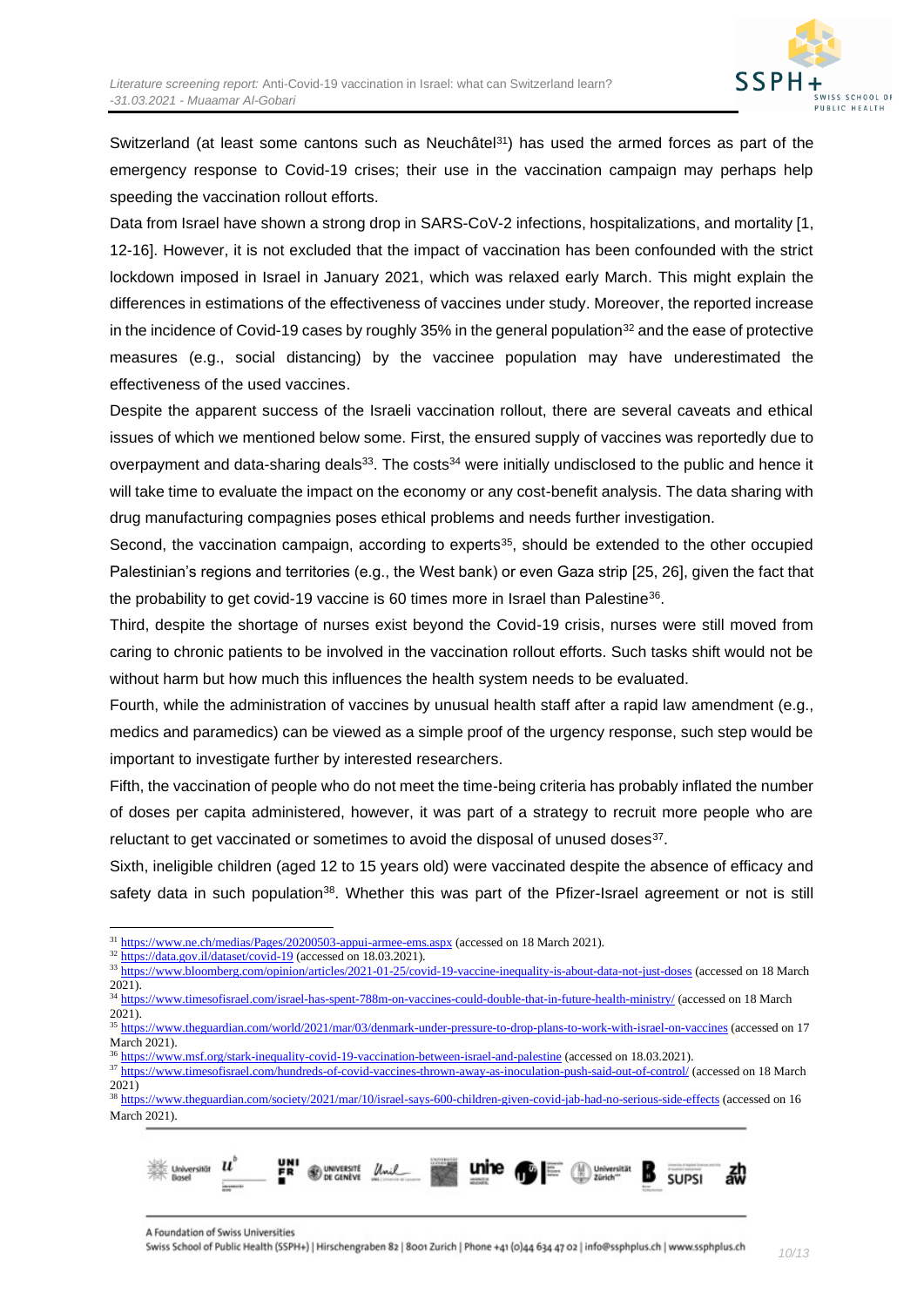

unknown or simply pushed by the fact that 1 out of 4 is under 16 years old. Seventh, the creation of green pass<sup>39,40</sup> or 'anti-Covid-19 vaccine passport' may have contributed to the success story but this may have generated a discrimination toward still a waiting list of unvaccinated people or those unwilling or unable to get vaccinated.

### <span id="page-10-0"></span>**Conclusion**

Despite the strategic differences between Switzerland and Israel, it appeared that many lessons can potentially be learned from the Israeli's Covid-19 successful vaccination rollout efforts. For instance, ensuring timely vaccine procurement and effective delivery mechanisms into the arms of eligible population, monitoring and combatting vaccine hesitancy, involving key stakeholders, and being always prepared for an emergency response.

# <span id="page-10-1"></span>Conflict of interest

The current report expressed solely the opinion of the author and, therefore, does not have any link to the affiliated employers.

<sup>39</sup> <https://corona.health.gov.il/en/green-pass/>(accessed on 18 March 2021).

<sup>40</sup> <https://govextra.gov.il/ministry-of-health/covid19-vaccine/en-covid19-vaccination-information> (accessed on 18 March 2021).

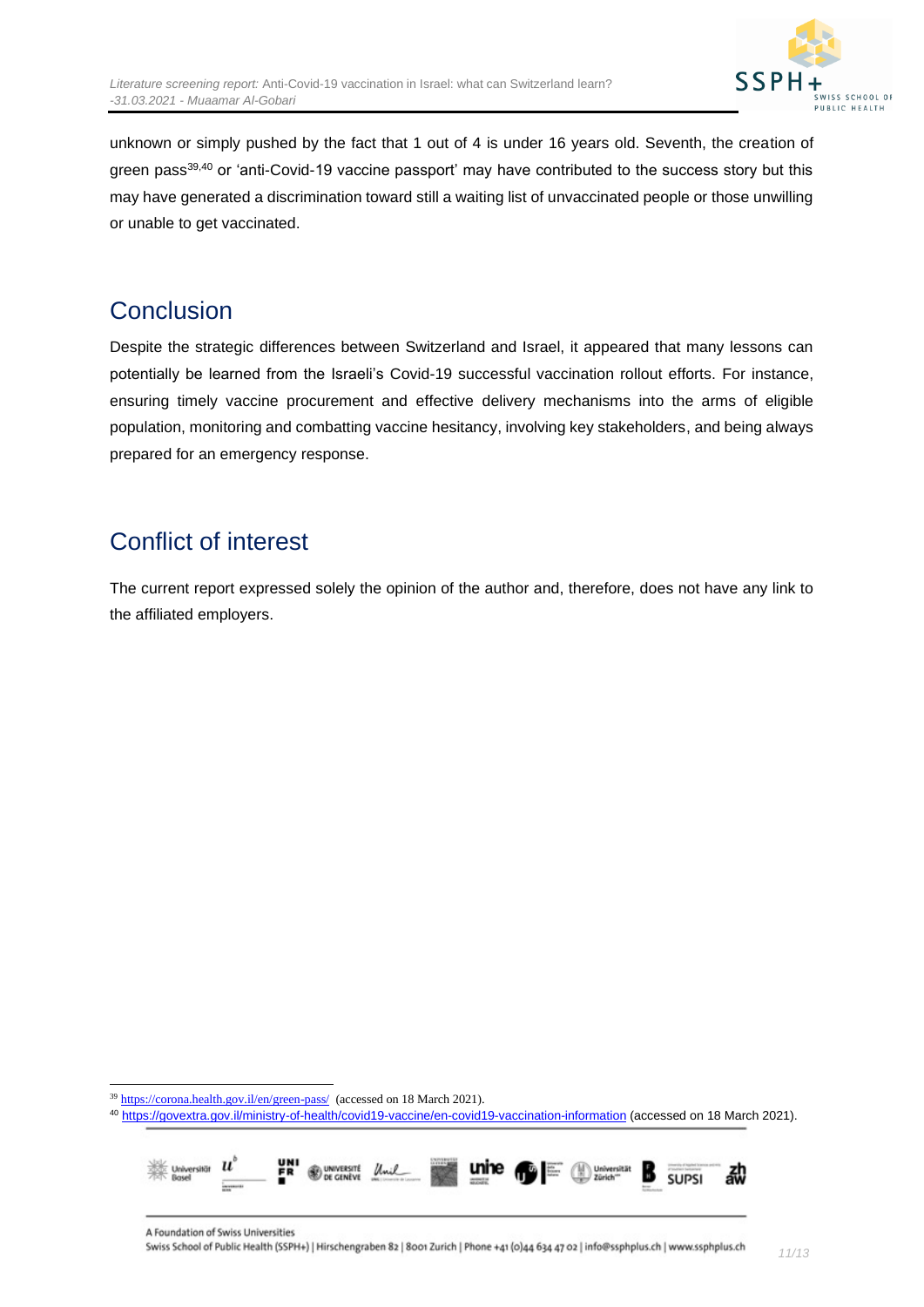

# <span id="page-11-0"></span>**References**

All references: .ris file

1. Mallapaty S. Vaccines are curbing COVID: Data from Israel show drop in infections. Nature. 2021;590(7845):197. Epub 2021/02/07. doi: 10.1038/d41586-021-00316-4. PubMed PMID: 33547434. 2. Sallam M. COVID-19 Vaccine Hesitancy Worldwide: A Concise Systematic Review of Vaccine Acceptance Rates. Vaccines (Basel). 2021;9(2). Epub 2021/03/07. doi: 10.3390/vaccines9020160. PubMed PMID: 33669441; PubMed Central PMCID: PMCPMC7920465.

3. Aran D. Estimating real-world COVID-19 vaccine effectiveness in Israel using aggregated counts. medRxiv. 2021:2021.02.05.21251139. doi: 10.1101/2021.02.05.21251139.

4. Chodick G, Tene L, Patalon T, Gazit S, Tov AB, Cohen D, et al. The effectiveness of the first dose of BNT162b2 vaccine in reducing SARS-CoV-2 infection 13-24 days after immunization: realworld evidence. medRxiv. 2021:2021.01.27.21250612. doi: 10.1101/2021.01.27.21250612.

5. De-Leon H, Calderon-Margalit R, Pederiva F, Ashkenazy Y, Gazit D. First indication of the effect of COVID-19 vaccinations on the course of the outbreak in Israel. medRxiv. 2021:2021.02.02.21250630. doi: 10.1101/2021.02.02.21250630.

6. Hunter PR, Brainard J. Estimating the effectiveness of the Pfizer COVID-19 BNT162b2 vaccine after a single dose. A reanalysis of a study of 'real-world' vaccination outcomes from Israel. medRxiv. 2021:2021.02.01.21250957. doi: 10.1101/2021.02.01.21250957.

7. Jabal KA, Ben-Amram H, Beiruti K, Batheesh Y, Sussan C, Zarka S, et al. Impact of age, gender, ethnicity and prior disease status on immunogenicity following administration of a single dose of the BNT162b2 mRNA Covid-19 Vaccine: real-world evidence from Israeli healthcare workers, December-January 2020. medRxiv. 2021:2021.01.27.21250567. doi: 10.1101/2021.01.27.21250567.

8. Kuzmina A, Khalaila Y, Voloshin O, Keren-Naus A, Bohehm L, Raviv Y, et al. SARS CoV-2 escape variants exhibit differential infectivity and neutralization sensitivity to convalescent or postvaccination sera. medRxiv. 2021:2021.02.22.21252002. doi: 10.1101/2021.02.22.21252002.

9. Levine-Tiefenbrun M, Yelin I, Katz R, Herzel E, Golan Z, Schreiber L, et al. Decreased SARS-CoV-2 viral load following vaccination. medRxiv. 2021:2021.02.06.21251283. doi: 10.1101/2021.02.06.21251283.

10. Petter E, Mor O, Zuckerman N, Oz-Levi D, Younger A, Aran D, et al. Initial real world evidence for lower viral load of individuals who have been vaccinated by BNT162b2. medRxiv. 2021:2021.02.08.21251329. doi: 10.1101/2021.02.08.21251329.

11. Rossman H, Shilo S, Meir T, Gorfine M, Shalit U, Segal E. Patterns of COVID-19 pandemic dynamics following deployment of a broad national immunization program. medRxiv. 2021:2021.02.08.21251325. doi: 10.1101/2021.02.08.21251325.

12. Amit S, Regev-Yochay G, Afek A, Kreiss Y, Leshem E. Early rate reductions of SARS-CoV-2 infection and COVID-19 in BNT162b2 vaccine recipients. Lancet. 2021;397(10277):875-7. Epub 2021/02/22. doi: 10.1016/S0140-6736(21)00448-7. PubMed PMID: 33610193; PubMed Central PMCID: PMCPMC7906709.

13. Dagan N, Barda N, Kepten E, Miron O, Perchik S, Katz MA, et al. BNT162b2 mRNA Covid-19 Vaccine in a Nationwide Mass Vaccination Setting. N Engl J Med. 2021. Epub 2021/02/25. doi: 10.1056/NEJMoa2101765. PubMed PMID: 33626250; PubMed Central PMCID: PMCPMC7944975. 14. Mahase E. Covid-19: Israel sees new infections plummet following vaccinations. BMJ.

2021;372:n338. Epub 2021/02/06. doi: 10.1136/bmj.n338. PubMed PMID: 33541863.

15. Mahase E. Covid-19: Reports from Israel suggest one dose of Pfizer vaccine could be less effective than expected. BMJ. 2021;372:n217. Epub 2021/01/24. doi: 10.1136/bmj.n217. PubMed PMID: 33483332.

16. Wise J. Covid-19: Pfizer BioNTech vaccine reduced cases by 94% in Israel, shows peer reviewed study. BMJ. 2021;372:n567. Epub 2021/02/27. doi: 10.1136/bmj.n567. PubMed PMID: 33632676.



A Foundation of Swiss Universities